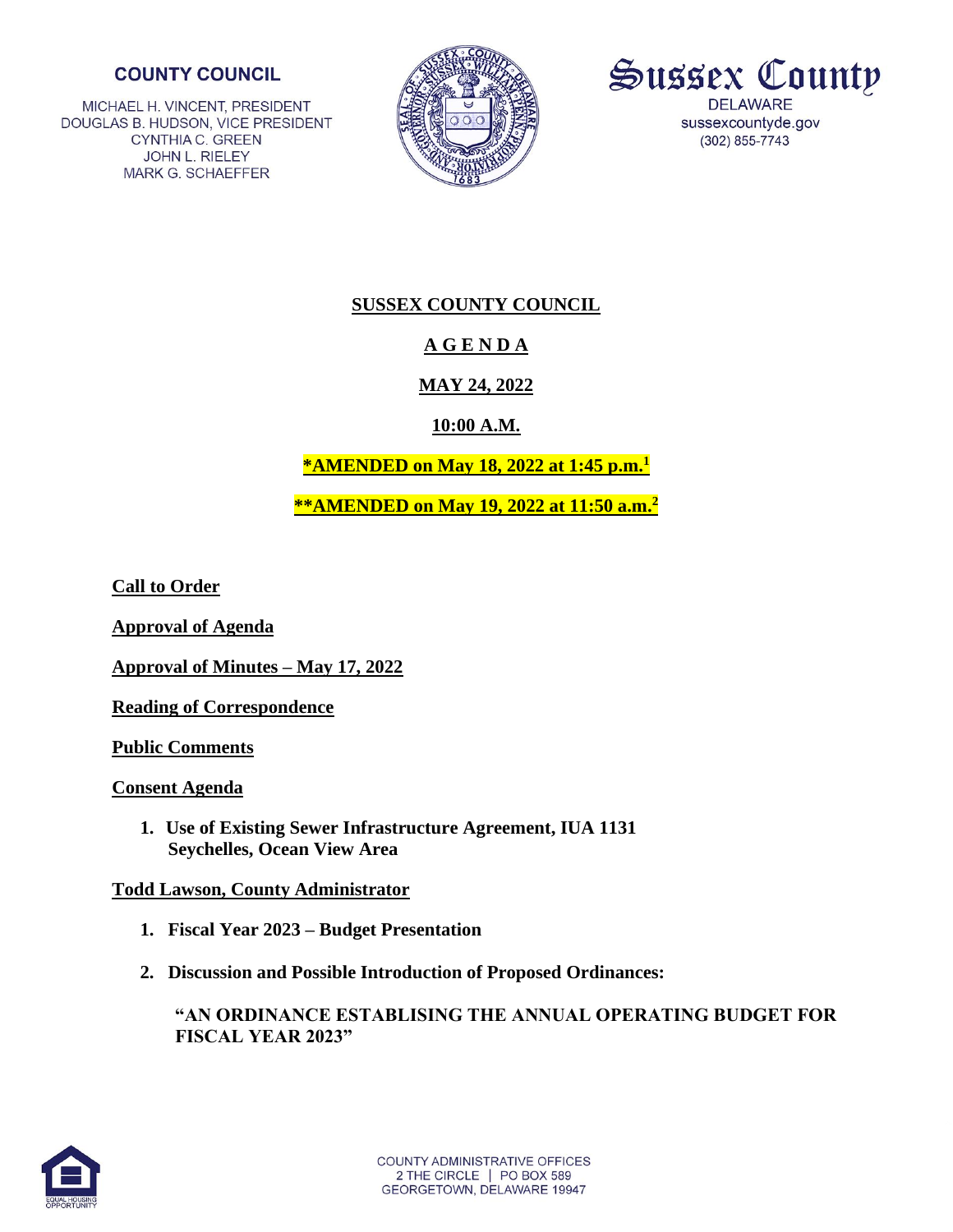**"AN ORDINANCE TO AMEND CHAPTER 62, ARTICLE III, §§ 62-7 AND 62- 8B AND CHAPTER 99 §§ 99-14 AND 99-39 OF THE CODE OF SUSSEX COUNTY RELATING TO THE ESTABLISHMENT OF FEES IN THE ANNUAL BUDGET"** 

**"AN ORDINANCE ESTABLISHING ANNUAL SERVICE CHARGES, ANNUAL ASSESSMENT RATES FOR COLLECTION AND TRANSMISSION AND/OR TREATMENT AND CONNECTION CHARGES FOR ALL SUSSEX COUNTY WATER AND SANITARY SEWER DISTRICTS"**

- **3. Various Board and Commission Appointments**
- **4. Administrator's Report**

#### **Hans Medlarz, County Engineer**

 **1. Lewes Board of Public Works**

 **Wastewater Treatment Facility – Long Range Planning Study**

- **A. Approval of Co-funding**
- **2. FY 2022 General Labor & Equipment Contract, Project 22-01**
	- **A. Balancing Change Order**
	- **B. One Year Extensions**

#### **Mark Parker, Assistant County Engineer**

**1. FY 21 Ocean Outfall Inspection, Project G21-06 Repair/Inspection Actions**

#### **John Ashman, Director of Utility Planning and Design Review**

- **1. George, Miles & Buhr, Inc. – Miscellaneous Engineering Services**
	- **A. Permission to Authorize Design & Bid Phase Contract Sanitary Sewer Service for Oak Acres Community**
	- **B. Permission to Authorize Design & Bid Phase Contract Sanitary Sewer Service for Pintail Pointe Community**

#### **Old Business**

**1. Change of Zone No. 1967 filed on behalf of Henlopen Properties, LLC "AN ORDINANCE TO AMEND THE COMPREHENSIVE ZONING MAP OF SUSSEX COUNTY FROM AN AR-1 AGRICULTURAL RESIDENTIAL DISTRICT TO A MR MEDIUM RESIDENTIAL DISTRICT FOR A CERTAIN PARCEL OF LAND LYING AND BEING IN LEWES & REHOBOTH HUNDRED, SUSSEX COUNTY, CONTAINING 43.777 ACRES, MORE OR LESS" (property lying on the**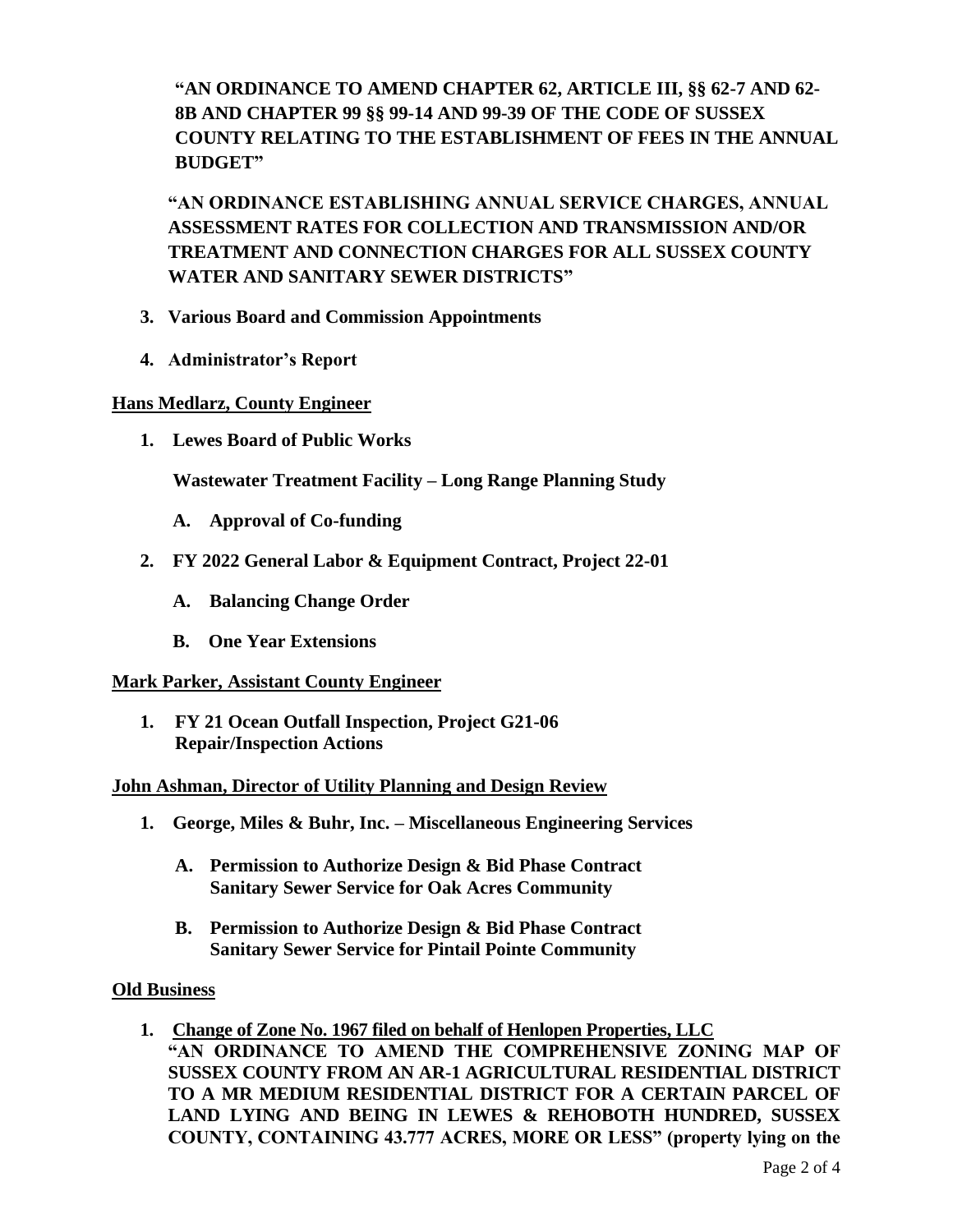**southeast side of Kings Highway [Rt. 9] and on the north side of Gills Neck Road [S.C.R. 267]) (911 Address: N/A) (Tax Parcel: 335-8.00-37.00 [portion of])** 

- **2. Change of Zone No. 1968 filed on behalf of Henlopen Properties, LLC "AN ORDINANCE TO AMEND THE COMPREHENSIVE ZONING MAP OF SUSSEX COUNTY FROM AN AR-1 AGRICULTURAL RESIDENTIAL DISTRICT TO A C-2 MEDIUM COMMERCIAL DISTRICT FOR A CERTAIN PARCEL OF LAND LYING AND BEING IN LEWES & REHOBOTH HUNDRED, SUSSEX COUNTY, CONTAINING 3.041 ACRES, MORE OR LESS" (property lying on the southeast side of Kings Highway [Rt. 9] approximately 0.11-mile northeast of the intersection of Kings Highway [Rt.9] and Gills Neck Road [S.C.R. 267]). (911 Address: N/A) (Tax Parcel: 335-8.00-37.00 [portion of])**
- **3. Conditional Use No. 2334 filed on behalf of Henlopen Properties, LLC "AN ORDINANCE TO GRANT A CONDITIONAL USE OF LAND IN A MR MEDIUM RESIDENTIAL DISTRICT FOR MULTI-FAMILY (267 UNITS) TO BE LOCATED ON A CERTAIN PARCEL OF LAND LYING AND BEING IN LEWES & REHOBOTH HUNDRED, SUSSEX COUNTY, CONTAINING 43.777 ACRES, MORE OR LESS" (property lying on the southeast side of Kings Highway [Rt. 9] and on the north side of Gills Neck Road [S.C.R. 267]) (911 Address: N/A) (Tax Parcel: 335-8.00-37.00 [portion of])**

#### **Grant Requests**

- **1. Mid-Atlantic Symphony Orchestra Society, Inc. for program expansion**
- **2. Nanticoke River Arts Council for general operations**
- **\*\*3. Lewes Fire Department, Inc. for sUAS (Drone) program aid**

#### **Introduction of Proposed Zoning Ordinances**

#### **Council Members' Comments**

**Executive Session – Pending/Potential Litigation, and Land Acquisition pursuant to 29 Del.C.§10004(b)**

**Possible action on Executive Session items**

**Recess** 

**1:30 p.m.**

**An Appeal on the Sussex County Planning and Zoning Commission's decision to deny Subdivision Application No. 2021-06 – Coral Lakes (F.K.A. Coral Crossing)** 

**Executive Session – Pending/Potential Litigation pursuant to 29 Del.C.§10004(b)**

**Possible action on Executive Session items**